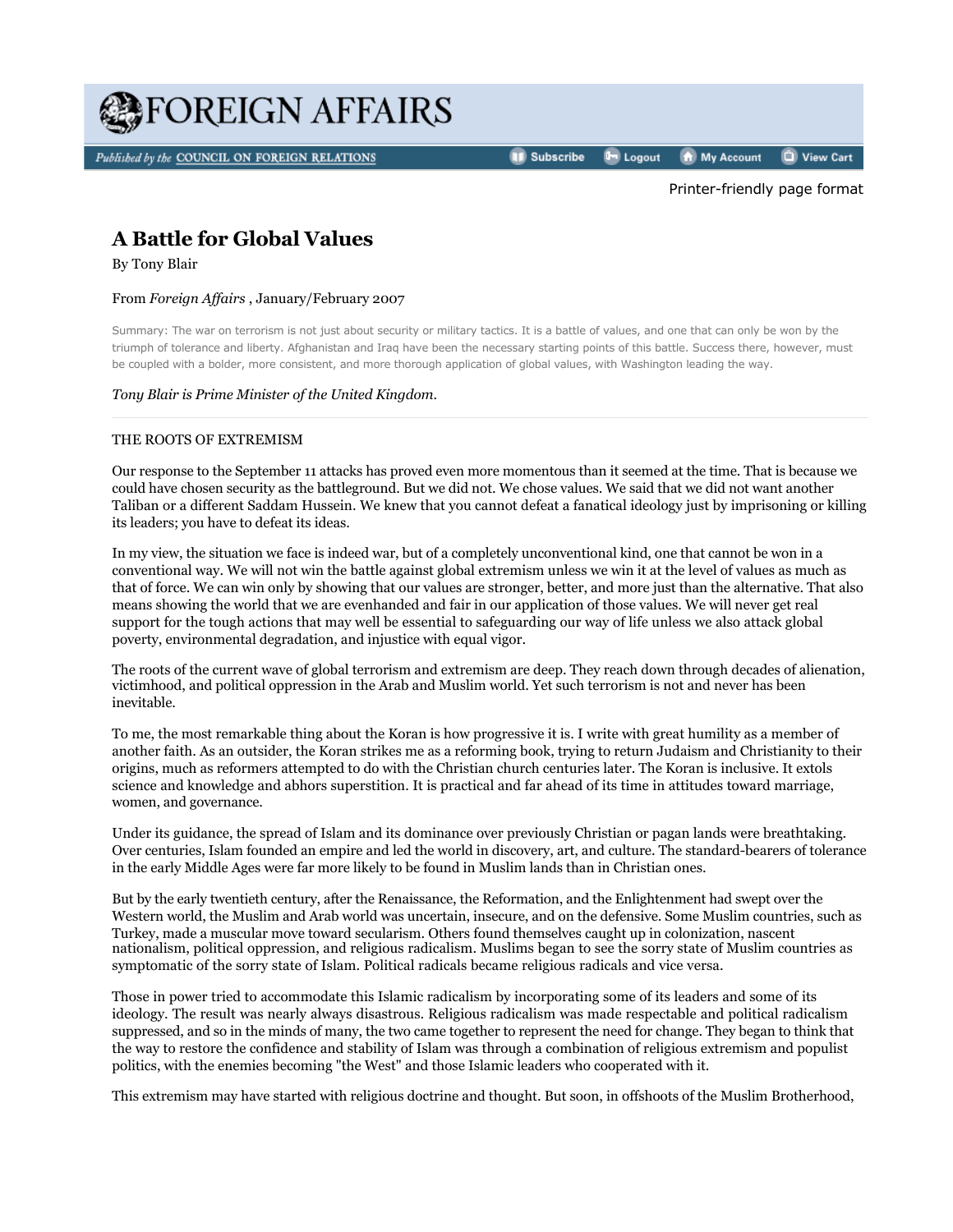supported by Wahhabi extremists and disseminated in some of the madrasahs of the Middle East and Asia, an ideology was born and exported around the world.

On 9/11, 3,000 people were murdered. But this terrorism did not begin on the streets of New York. Many more had already died, not just in acts of terrorism against Western interests but in political insurrection and turmoil around the world. Its victims are to be found in the recent history of many lands: India, Indonesia, Kenya, Libya, Pakistan, Russia, Saudi Arabia, Yemen, and countless more. More than 100,000 died in Algeria. In Chechnya and Kashmir, political causes that could have been resolved became brutally incapable of resolution under the pressure of terrorism. Today, in 30 or 40 countries, terrorists are plotting action loosely linked with this ideology. Although the active cadres of terrorists are relatively small, they exploit a far wider sense of alienation in the Arab and Muslim world.

These acts of terrorism were not isolated incidents. They were part of a growing movement -- a movement that believed Muslims had departed from their proper faith, were being taken over by Western culture, and were being governed treacherously by Muslims complicit in this takeover (as opposed to those who could see that the way to recover not just the true faith but also Muslim confidence and self-esteem was to take on the West and all its works).

The struggle against terrorism in Madrid, or London, or Paris is the same as the struggle against the terrorist acts of Hezbollah in Lebanon, or Palestinian Islamic Jihad in the Palestinian territories, or rejectionist groups in Iraq. The murder of the innocent in Beslan is part of the same ideology that takes innocent lives in Libya, Saudi Arabia, or Yemen. And when Iran gives support to such terrorism, it becomes part of the same battle, with the same ideology at its heart.

Sometimes political strategy comes deliberatively, sometimes by instinct. For this movement, it probably came by instinct. It has an ideology, a worldview, deep convictions, and the determination of fanaticism. It resembles, in many ways, early revolutionary communism. It does not always need structures and command centers or even explicit communication. It knows what it thinks.

In the late 1990s, the movement's strategy became clear. If it was merely fighting within Islam, it ran the risk that fellow Muslims -- being as decent and as fair-minded as anyone else -- would choose to reject its fanaticism. A battle about Islam was just Muslim versus Muslim. The extremists realized that they had to create a completely different battle: Muslims versus the West.

That is what the September 11 attacks did. I am still amazed at how many people say, in effect, that there is terrorism today because of the invasions of Afghanistan and Iraq. They seem to forget entirely that 9/11 predated both. The West did not attack this movement. It was attacked.

# THE NATURE OF THE STRUGGLE

For this ideology, we are the enemy. But "we" are not the West. "We" are as much Muslim as Christian, Jew, or Hindu. "We" are all those who believe in religious tolerance, in openness to others, in democracy, in liberty, and in human rights administered by secular courts.

This is not a clash between civilizations; it is a clash about civilization. It is the age-old battle between progress and reaction, between those who embrace the modern world and those who reject its existence -- between optimism and hope, on the one hand, and pessimism and fear, on the other.

In any struggle, the first challenge is to accurately perceive the nature of what is being fought over, and here we have a long way to go. It is almost incredible to me that so much Western opinion appears to buy the idea that the emergence of this global terrorism is somehow our fault.

For a start, the terror is truly global. It is directed not just at the United States and its allies but also at nations who could not conceivably be said to be partners of the West.

Moreover, the struggles in Iraq and Afghanistan are plainly not about those countries' liberation from U.S. occupation. The extremists' goal is to prevent those countries from becoming democracies -- not "Western-style" democracies but any sort of democracy. It is the extremists, not us, who are slaughtering the innocent and doing it deliberately. They are the only reason for the continuing presence of our troops in Iraq and Afghanistan.

It is also rubbish to suggest that Islamist terrorism is the product of poverty. Of course, it uses the cause of poverty as a justification for its acts. But its fanatics are hardly champions of economic development.

Furthermore, the terrorists' aim is not to encourage the creation of a Palestine living side by side with Israel but rather to prevent it. They fight not for the coming into being of a Palestinian state but for the going out of being of an Israeli state.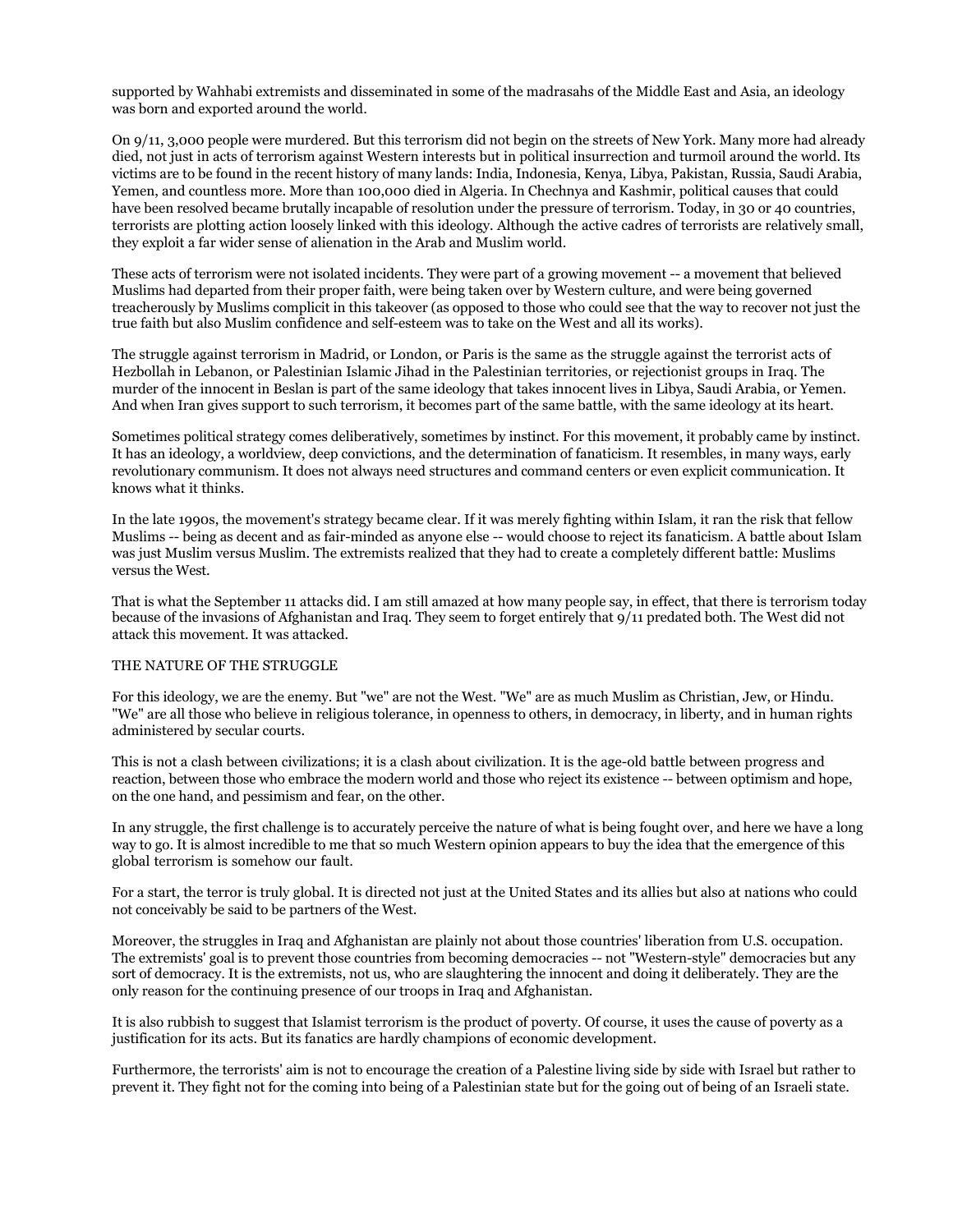The terrorists base their ideology on religious extremism -- and not just any religious extremism, but a specifically Muslim version. The terrorists do not want Muslim countries to modernize. They hope that the arc of extremism that now stretches across the region will sweep away the fledgling but faltering steps modern Islam wants to take into the future. They want the Muslim world to retreat into governance by a semifeudal religious oligarchy.

Yet despite all of this, which I consider fairly obvious, many in Western countries listen to the propaganda of the extremists and accept it. (And to give credit where it is due, the extremists play our own media with a shrewdness that would be the envy of many a political party.) They look at the bloodshed in Iraq and say it is a reason for leaving. Every act of carnage somehow serves to indicate our responsibility for the disorder rather than the wickedness of those who caused it. Many believe that what was done in Iraq in 2003 was so wrong that they are reluctant to accept what is plainly right now.

Some people believe that terrorist attacks are caused entirely by the West's suppression of Muslims. Some people seriously believe that if we only got out of Iraq and Afghanistan, the attacks would stop. And, in some ways most perniciously, many look at Israel and think we pay too great a price for supporting it and sympathize with those who condemn it.

If we recognized this struggle for what it truly is, we would at least be on the first steps of the path to winning it. But a vast part of Western opinion is not remotely near this point yet.

This ideology has to be taken on -- and taken on everywhere. Islamist terrorism will not be defeated until we confront not just the methods of the extremists but also their ideas. I do not mean just telling them that terrorist activity is wrong. I mean telling them that their attitude toward the United States is absurd, that their concept of governance is prefeudal, that their positions on women and other faiths are reactionary. We must reject not just their barbaric acts but also their false sense of grievance against the West, their attempt to persuade us that it is others and not they themselves who are responsible for their violence.

In the era of globalization, the outcome of this clash between extremism and progress will determine our future. We can no more opt out of this struggle than we can opt out of the climate changing around us. Inaction -- pushing the responsibility onto the United States alone or deluding ourselves that this terrorism is a series of individual isolated incidents rather than a global movement -- would be profoundly and fundamentally wrong.

### TWO FRONTS

That is why it is a mistake to ignore the significance of the elections in Iraq and Afghanistan. The fact is that, given the chance, people want democracy. From the moment the Afghans came out and voted in their first-ever election, the myth that democracy is a Western concept was exploded. In Iraq as well, despite violence and intimidation, people voted, and not just a few, but in numbers large enough to shame many Western democracies.

What these votes show is that people do not want dictatorship, neither theocratic nor secular. When the supporters of Saddam or Mullah Muhammad Omar dare to stand in elections, they do not win many votes. Iraqi and Afghan Muslims have said it clearly: democracy is as much our right as it is yours. In embracing it, they are showing that they also want a society in which people of different cultures and faiths can live together in peace. This struggle is our struggle.

Who is trying to stop those who want democracy? In Iraq, a mixture of foreign jihadists, former Saddamists, and rejectionist insurgents; in Afghanistan, a combination of drug barons, the Taliban, and al Qaeda. Their case is that democracy is a Western concept that is being forced on an unwilling Islamic culture. Every conspiracy theory, from its being the West's intent to seize Iraqi oil to the West's having designs of imperial domination, is repeated. Some in the West even agree.

Why are these reactionary elements fighting so hard? Because they know the importance of victory or defeat. Right from the beginning it was obvious to them. Of course, there have been mistakes and unacceptable abuses of human rights on our side. But here in its most pure form is a struggle between democracy and violence.

For sure, it is arguable that de-Baathification went too quickly and was spread too indiscriminately, especially among the armed forces. It is easy to forget, however, that the real worry back in 2003 was a humanitarian crisis, which was avoided, and that the pressure at the time was to de-Baathify faster.

But the basic problem, from the murder of UN staff in August 2003 onward, has been simple: security. The reactionary elements have tried to derail both reconstruction and democracy by violence. Power and electricity became problems not through indolence on the part of either Iraqis or the coalition forces but through sabotage. People became frightened because of terrorism and criminal gangs, some of which had been deliberately released from prison by Saddam just before his fall.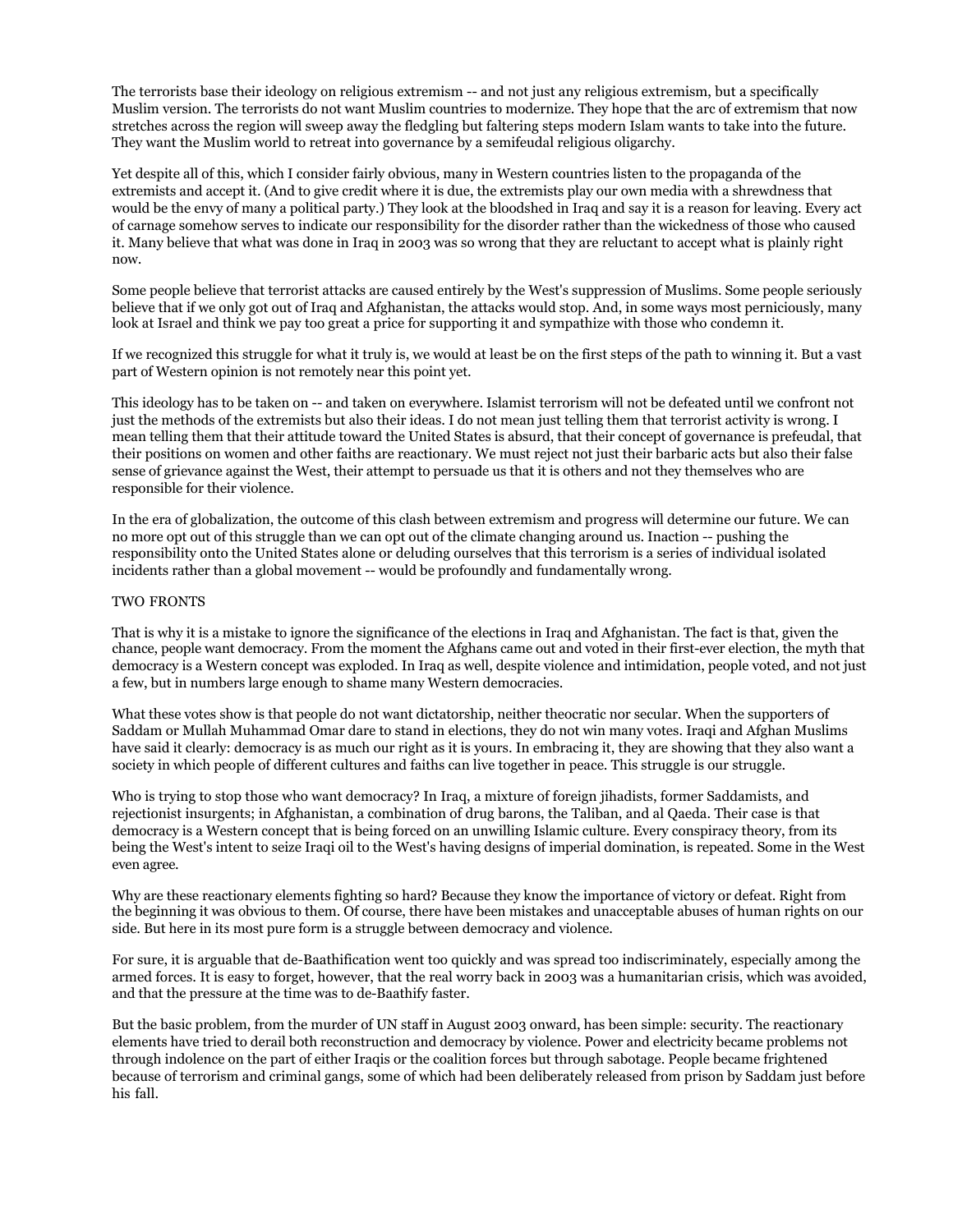These were not random acts. They were and are part of a strategy. When that strategy failed to push the coalition out of Iraq prematurely, when it failed to stop the voting, the extremists turned to sectarian killing and outrage -- most notably the savage and blasphemous destruction of the Shiite shrine in Samarra.

The extremists know that if they can succeed -- in Iraq, Afghanistan, Lebanon, or any other nation desiring to go the democratic route -- then the prospect of a democratic future for the Arab and Muslim world will be dealt a potentially mortal blow. Likewise, if these countries become democracies and make progress, that will be a powerful blow against both the extremists' propaganda about the West and their whole system of values.

In each case, the forces of the United States, the United Kingdom, and many other nations are there to help indigenous security forces grow, support the democratic process, and provide a bulwark against the terrorism that threatens that process. In each case, full UN authority is in place.

The debate over the wisdom of the original decisions, especially about Iraq, will continue. Opponents will say that Iraq was never a threat, that there were no weapons of mass destruction, that the drug trade in Afghanistan continues. I will point out that Iraq was indeed a threat, as two regional wars, 14 UN resolutions, and the final report of the Iraq Survey Group showed. I will remind people that in the aftermath of the Iraq war, we secured major advances in tackling the proliferation of weapons of mass destruction, not least a new relationship with Libya and the shutting down of A. Q. Khan's nuclear weapons network. I will recall that it was the Taliban who manipulated the drug trade and housed al Qaeda and its training camps.

But whatever the conclusion to this debate, if there is one, the fact is that now, whatever the rights and wrongs of how and why Saddam and the Taliban were removed, there is an obvious, clear, and overwhelming reason for supporting the people of those countries in their desire for democracy. Since June 2003, multinational forces have been in Iraq under a UN resolution and with the authority of Iraq's first-ever elected government. In Afghanistan, UN authority has been in place throughout.

The crucial point about these interventions is that they were not just about changing regimes but about changing the value systems governing the nations concerned. The banner was not actually "regime change"; it was "values change." That is why I have said that what has been done, by intervening in this way, may be even more momentous than was appreciated at the time. The painful irony is that the extremists have a clearer sense of what is at stake than many people in the West do.

## THE BATTLE FOR HEARTS AND MINDS

This is ultimately a battle about modernity. Some of it can be conducted and won only within Islam itself. But let us remember that extremism is not the true voice of Islam. Millions of Muslims the world over want what all people want: to be free and for others to be free. They regard tolerance as a virtue and respect for the faith of others as a part of their own faith.

This is a battle of values and for progress, and therefore it is one that must be won. If we want to secure our way of life, there is no alternative but to fight for it. That means standing up for our values, not just in our own countries but the world over. We need to construct a global alliance for these global values and act through it. Inactivity is just as much a policy, with its own results. It is simply the wrong one.

Islamist extremism's whole strategy is based on a presumed sense of grievance that divides people against one another. Our answer has to be a set of values strong enough to unite people with one another. This is not just about security or military tactics. It is about hearts and minds, about inspiring people, persuading them, showing them what our values stand for at their best. Why are we not yet succeeding? Because we are not being bold enough, consistent enough, thorough enough in fighting for the values we believe in.

Simply to state it in these terms is to underline how much has to be done. Convincing Western publics of the nature of the battle is hard enough. But we then have to empower modern, moderate, mainstream forces in the Islamic world to defeat their reactionary opponents.

We have to show that our values are not Western, still less American or Anglo-Saxon, but values in the common ownership of humanity, universal values that should be the right of the global citizen.

Ranged against us are people who truly hate us. But beyond them are many more who do not hate us but do question our motives, good faith, and evenhandedness. These are people who could support our values but who believe we ourselves support them only selectively. These are the people we must persuade. They have to know this is about justice and fairness as well as security and prosperity.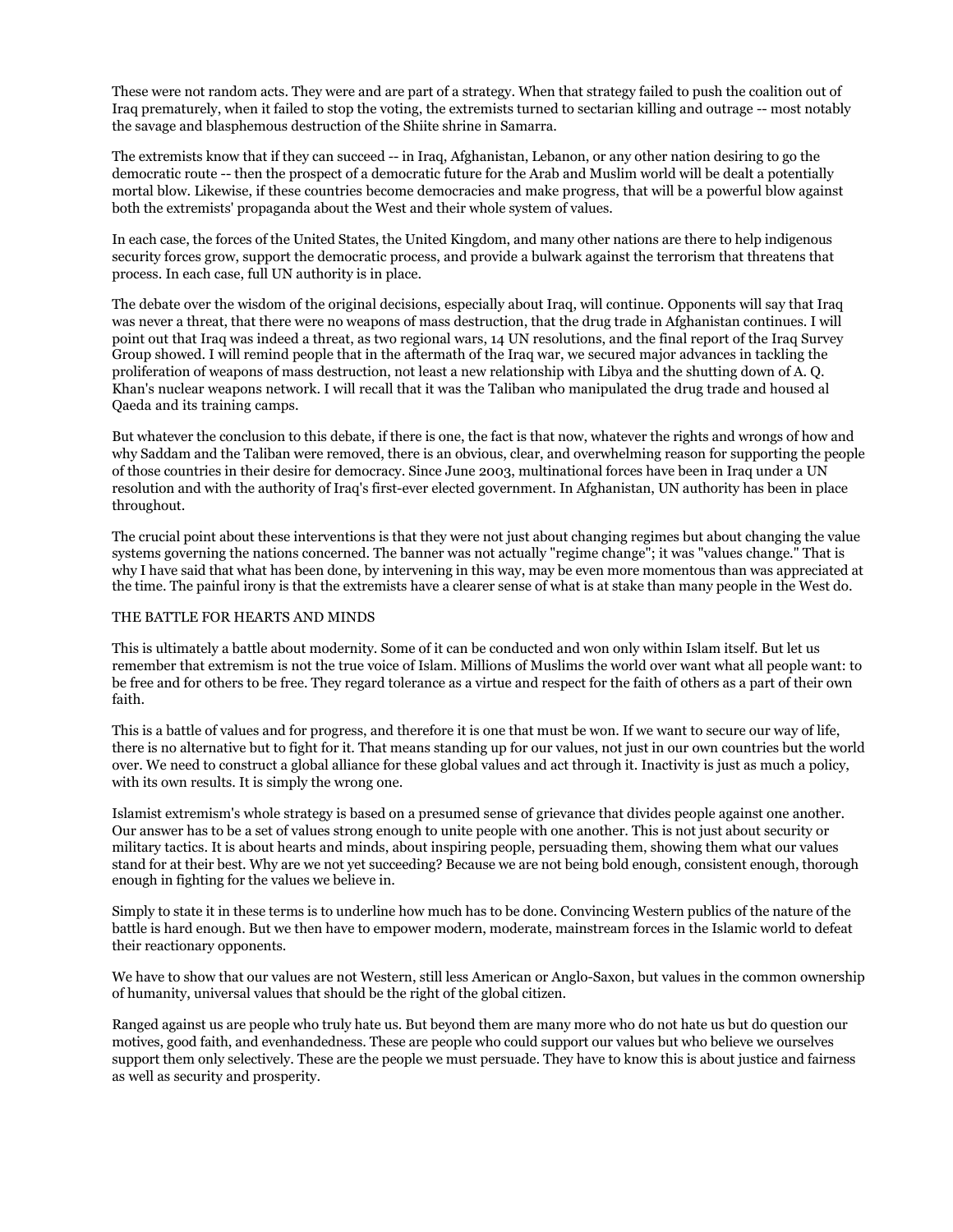That is why on a whole range of critical issues, we face not just powerful questions about our national interests but also vital tests of our commitment to global values. If we believe in justice, how can we let 30,000 children a day die when those deaths could be prevented? If we believe in our responsibility to the generations that come after us, how can we be indifferent to the degradation of the planet? How can we have a global trading system based on unfair trade? How can we bring peace to the Middle East unless we resolve the question of Israel and Palestine?

Wherever people live in fear, with no prospect of advance, we should be on their side, in solidarity with them, whether in Myanmar, North Korea, Sudan, or Zimbabwe. Wherever countries are in the process of democratic development, we should extend a helping hand.

This requires, across the board, an active foreign policy of engagement, not isolation. And it cannot be achieved without a strong alliance, with the United States and Europe at its core. The necessary alliance does not end there, but it does begin there.

Let me be quite plain here. I do not always agree with the United States. Sometimes it can be a difficult friend to have. But the strain of anti-American feeling in parts of Europe is madness when set against the long-term interests of the world we believe in. The danger with the United States today is not that it is too involved in the world. The danger is that it might pull up the drawbridge and disengage. The world needs it involved. The world wants it engaged. The reality is that none of the problems that press in on us can be resolved or even approached without it.

# BEYOND SECURITY

The challenge now is to ensure that the agenda is not limited to security alone. There is a danger of a division of global politics into "hard" and "soft," with the "hard" efforts going after the terrorists, whereas the "soft" campaign focuses on poverty and injustice. That divide is dangerous because interdependence makes all these issues just that: interdependent. The answer to terrorism is the universal application of global values; the answer to poverty and injustice is the same. That is why the struggle for global values has to be applied not selectively but to the whole global agenda.

We need to reenergize the peace process between Israel and the Palestinians -- and we need to do so in a dramatic and profound manner. Its significance for the broader issue of the Middle East and for the battle within Islam goes beyond correcting the plight of the Palestinians. A settlement would be the living, visible proof that the region and the world can accommodate different faiths and cultures. It would not only silence reactionary Islam's most effective rallying call but fatally undermine its basic ideology.

We must combat the ravages of poverty, famine, disease, and conflict, particularly in Africa, increasing our aid still further and stepping up our activity. Before the United Kingdom's presidency of the G-8, the group of leading industrial powers, in 2005, the issues of Africa and climate change were not high on the political agenda in London, let alone internationally. Now they are. This is due in no small part to the efforts of millions of people energized by the Make Poverty History campaign and Live 8, which played an extraordinary part in mobilizing civil society. But just because the issues are at the top of the agenda now does not mean that they cannot easily slip down again.

We must ensure that they do not. We must continue to mobilize the resources and the will to turn the commitments of 2005 into action. I have seen that if there is real commitment by African governments to progress, then the people of Africa are quite capable of doing the rest. Which is why, no matter how desperate the situation looks or how insurmountable the obstacles appear, we have to maintain optimism that progress is indeed possible.

We need to jump-start talks on trade. At stake, obviously, is our commitment to fighting world poverty and supporting development. But also in the balance is the very idea of using multilateral action to achieve common goals. If we cannot conduct a decent trade round, when it is so plain that our long-term national interests and the wider interests of the world demand it, this will be a failure with multiple consequences, all of them adverse. Europe's agricultural protection is a policy born of another age, and it is time to end it. But change in Europe alone is not the answer. The United States must also open up. Japan, too. In improving access to nonagricultural markets, we look to leadership from Brazil and India. And we must agree on a development package for the poorest that includes 100 percent market access and aid for trade.

Finally, the whole world needs to focus on the threat of climate change. Future generations will not forgive us if we do not pay attention to the degrading and polluting of our planet. We need a clear, disciplined framework for action, with measurable outcomes that all the major players buy into and that has at its heart the goal to stabilize greenhouse gas concentrations and the planet's temperature. I believe a clear goal and a strong framework would help spur the technology revolution we need. It is vital to give business the certainty it requires to invest in cleaner technology and reduce emissions.

The United States wants a low-carbon economy; it is investing heavily in clean technology; it needs China and India to grow substantially. The world is ready for a new start. Washington can help lead it.